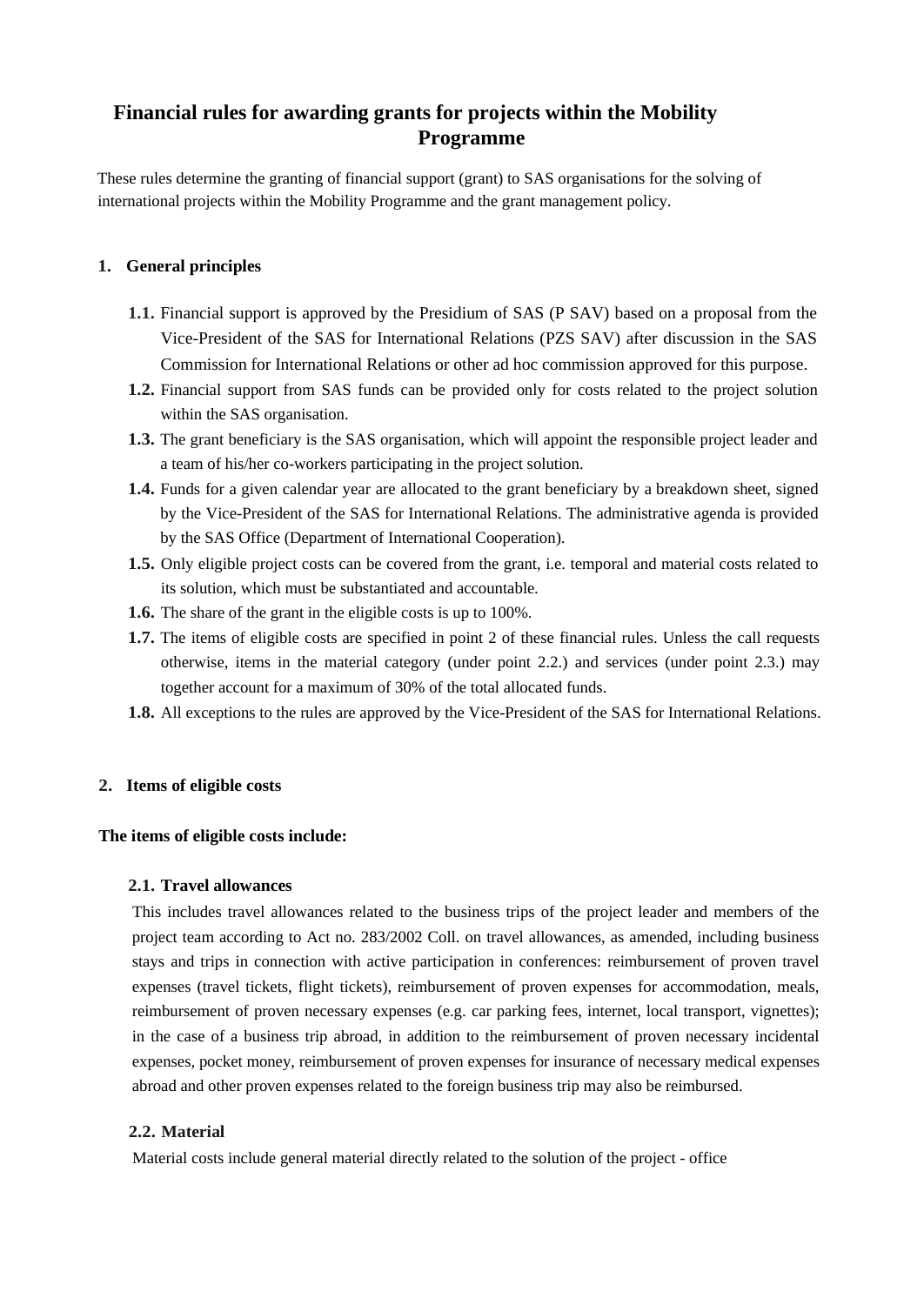paper, office supplies, books and specialised literature, toners, chemicals, laboratory glassware and equipment, personal protective equipment in the laboratory and the field; animals, feed and other material. Material costs also include the acquisition of small tangible assets and the necessary computer technology as part of the Mobility Programme project solution.

#### **2.3. Services**

The services provided by the supplier method which are directly related to the project solution, which can be evidenced by a separate supplier document or proven in another objective way. The following are considered eligible costs - conference fees; contracts, consultations, counselling, costs of publishing project results (publishing and editorial costs), including costs of securing rights to these research and development results; membership fees in the institutions if membership is demonstrably necessary or economically advantageous for the grant; postal services; operating costs, repairing and maintaining the assets used exclusively for the project solution; bank fees, taxes and grant-related fees.

#### **3. Items of ineligible costs**

Ineligible costs include personal expenses, direct capital expenditures and indirect (overhead) costs. Ineligible costs also include costs for the acquisition and/or reconstruction, renovation, repair, maintenance of buildings and rooms, office furniture, workplace equipment commonly used by the organisation. Next, expenses for the publication of periodicals, textbooks and scripts, fees for ordinary training, courses and seminars; marketing, advertising, promotion and representation expenses, gift and advertising items, hospitality; financial expenses (debt interest, financial leasing expenses, etc.) and other expenses that are not related to the project solution and costs falling in the period before the beginning and/or after the end of the project solution.

### **4. Grant award**

- **4.1.** The Vice-President of the SAS for International Relations will notify the grant beneficiary of the decision of P SAV on the award of a grant and send him/her a breakdown sheet setting out the terms and conditions for the financing of the project and the obligations of the grant beneficiary and the project leader.
- **4.2.** The breakdown sheet shall enter into force and effect upon signature by the Vice-President of the SAS for International Relations.
- **4.3.** Funds from the SAS chapter budget will be provided to SAS public research institutions in the form of a regular transfer.

## **5. Management principles**

- **5.1.** The grant is managed by the grant beneficiary in accordance with the Act of the National Council of the Slovak Republic no. 523/2004 Coll. on budget rules of the public service, as amended and the valid economic classification, applicable legislation, these financial rules and according to the disposition of the project leader.
- **5.2.** When drawing on the grant, the beneficiary must follow the breakdown of the project budget stated